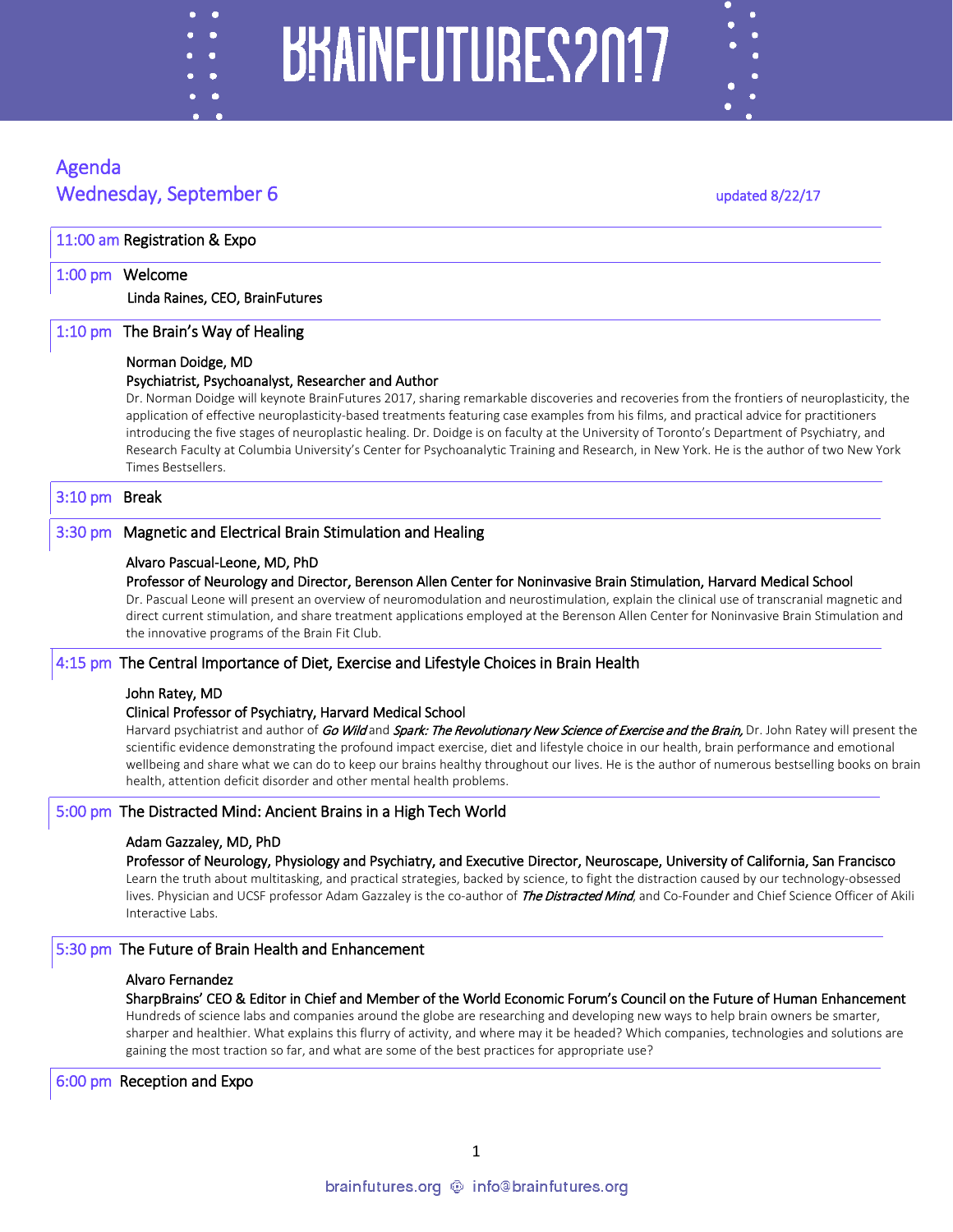# BHAINFUTURES2017

### Thursday, September 7

|                 | 7:30 am Breakfast and Expo                                                                                                                                                                                                                                                                                                                                                                                                                                                                                                                                                                                                      |
|-----------------|---------------------------------------------------------------------------------------------------------------------------------------------------------------------------------------------------------------------------------------------------------------------------------------------------------------------------------------------------------------------------------------------------------------------------------------------------------------------------------------------------------------------------------------------------------------------------------------------------------------------------------|
|                 | 8:15 am Morning Mindful Moment                                                                                                                                                                                                                                                                                                                                                                                                                                                                                                                                                                                                  |
|                 | Ali Smith, Founder, Holistic Life Foundation                                                                                                                                                                                                                                                                                                                                                                                                                                                                                                                                                                                    |
|                 | 8:30 am Scaling Science to Practice Innovation<br>Moderator: Charlie Hartwell, Operating Partner, the Bridge Builders Collaborative<br>Kathleen Herath, RN, BSN, CRRN, Associate Vice President, Health & Productivity, Nationwide Insurance<br>Ofer Leidner, CoFounder and President, Happify<br>John Sullivan, Sport Scientist and Clinical Sport Psychologist<br>Angel investor Charlie Hartwell teams up with Nationwide Insurance VP Kathleen Herath, NFL/NCAA sports psychologist John Sullivan and                                                                                                                       |
|                 | Happify President Ofer Leidner for a lively discussion of what it takes to successfully move innovation to scale.                                                                                                                                                                                                                                                                                                                                                                                                                                                                                                               |
|                 | 9:20 am Workshop 1                                                                                                                                                                                                                                                                                                                                                                                                                                                                                                                                                                                                              |
| 10:30 am Break  |                                                                                                                                                                                                                                                                                                                                                                                                                                                                                                                                                                                                                                 |
|                 | 10:50 am Workshop 2                                                                                                                                                                                                                                                                                                                                                                                                                                                                                                                                                                                                             |
|                 | 12:00 pm Lunch and Expo                                                                                                                                                                                                                                                                                                                                                                                                                                                                                                                                                                                                         |
|                 | 12:50 pm Workshop 3                                                                                                                                                                                                                                                                                                                                                                                                                                                                                                                                                                                                             |
|                 | 2:00 pm Transforming Health Care Through Virtual Reality                                                                                                                                                                                                                                                                                                                                                                                                                                                                                                                                                                        |
|                 | Walter Greenleaf, PhD, Professor, Virtual Human Interaction Lab, Stanford University<br>Virtual reality legend Dr. Walter Greenleaf believes VR technology will transform health care. An internationally recognized research<br>neuroscientist and medical product developer working at Stanford University, he will address the use of VR to treat post-traumatic stress<br>disorder, anxiety disorders, traumatic brain injury, addictions, autism, cognitive decline and other difficult problems in behavioral and physical<br>medicine.                                                                                   |
| $2:30$ pm       | <b>Military Mental Health</b>                                                                                                                                                                                                                                                                                                                                                                                                                                                                                                                                                                                                   |
|                 | Moderator and Presenter: General Peter Chiarelli, CEO, One Mind                                                                                                                                                                                                                                                                                                                                                                                                                                                                                                                                                                 |
|                 | Former US Representative Patrick Kennedy, Founder, The Kennedy Forum<br>Marsden McGuire, MD, Acting Chief Consultant, Office of Mental Health & Suicide Prevention, US Dept of Veterans Affairs<br>Robert L. Koffman, MD, MPH, Captain, Medical Corps, USN (retired)                                                                                                                                                                                                                                                                                                                                                            |
|                 | Led by retired US Army General Peter Chiarelli, this panel will explore the ongoing crisis in care for returning veterans, profile promising<br>initiatives of the US Department of Veterans Affairs and Walter Reed's Brain Fitness Center, and advance a call to action to reform brain<br>health services provided to our men and women in uniform.                                                                                                                                                                                                                                                                          |
| 3:20 pm Break   |                                                                                                                                                                                                                                                                                                                                                                                                                                                                                                                                                                                                                                 |
|                 | 3:35 pm Workshop 4                                                                                                                                                                                                                                                                                                                                                                                                                                                                                                                                                                                                              |
|                 | 4:45 pm Closing Plenary                                                                                                                                                                                                                                                                                                                                                                                                                                                                                                                                                                                                         |
|                 | Moderator: Sheilah Kast, WYPR Baltimore<br>Jeff Nichols, CSCS*D, TSAC*D, Exercise Physiologist and Former Navy Seal<br>John Sullivan, PhD, CEO, Clinical and Sports Consulting Services<br>Former Navy Seal Jeff Nichols survived double digit deployments, 22 concussions and countless injuries during his 11 years of military service.<br>Battling sleep deprivation, excruciating pain and a very stressed central nervous system, he credits Dr. John Sullivan's science-based brain<br>management program for providing him with a path to recovery, and is today the strongest, healthiest and happiest he's ever been. |
| 5:30 pm Adjourn |                                                                                                                                                                                                                                                                                                                                                                                                                                                                                                                                                                                                                                 |
|                 | 2                                                                                                                                                                                                                                                                                                                                                                                                                                                                                                                                                                                                                               |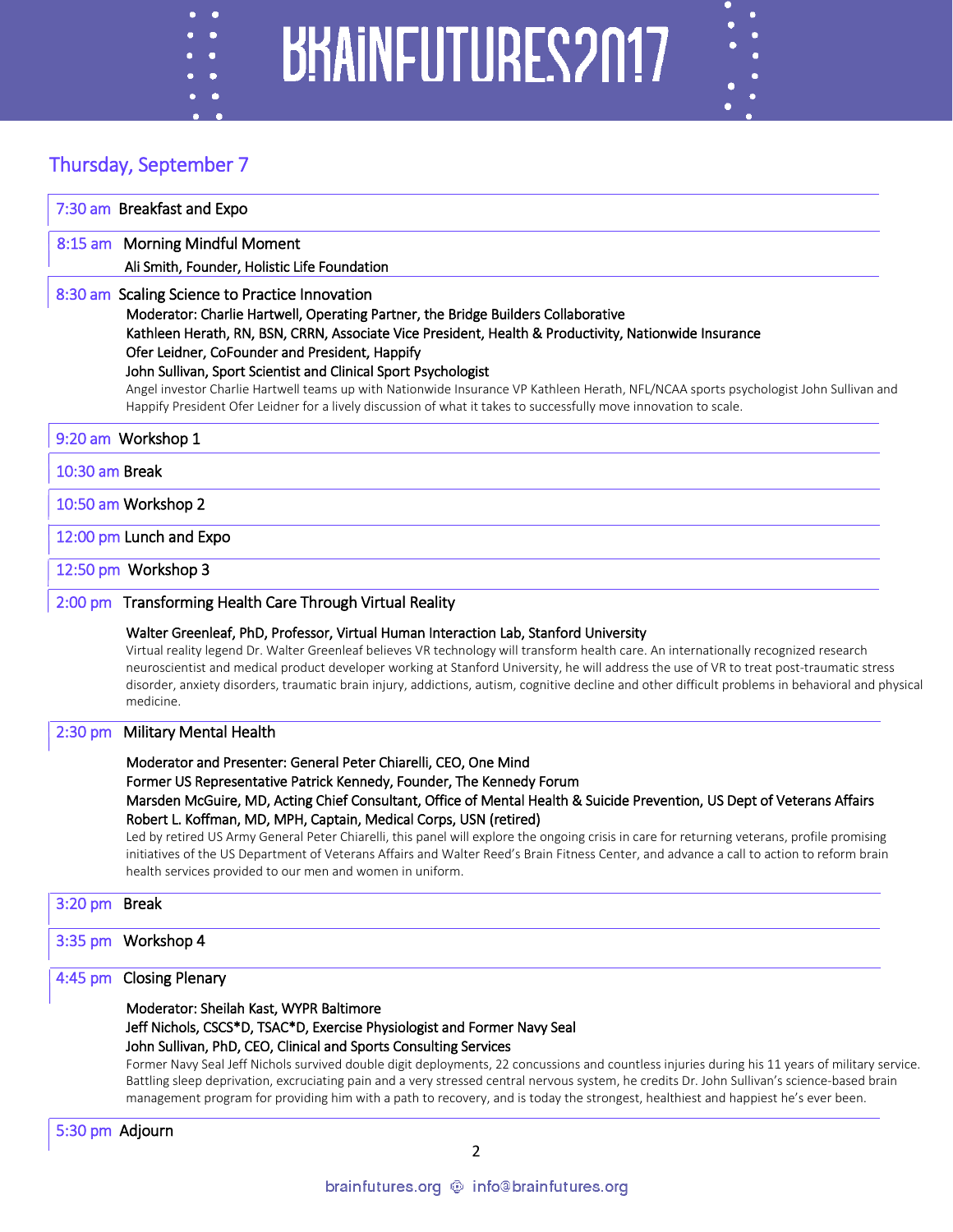#### September 7 Workshop Track One: Mental Health and Substance Use Disorder Treatment

**BHAINFUTURES2017** 

#### 1) Quality, Efficacy, Regulation and Reimbursement (9:20-10:30 am)

Moderator and Presenter: Henry Harbin, Health Care Consultant General Peter Chiarelli, CEO, One Mind Adam Gazzaley, MD, PhD, Chief Science Officer, Akili

#### Walter Greenleaf, PhD, Chief Science Officer, Pear Therapeutics

#### Carlos Pena, PhD, MS, Director, Neurological and Physical Medicine Devices Division, US Food & Drug Administration

This session will explore the role of the FDA, other quality regulatory processes and payers in the evolution of digital treatments, featuring Akili, a company developing a consumer video game interface for treatment of ADHD, autism, depression and traumatic brain injury; and Pear Therapeutics, a company developing prescription digital therapeutics and drug/software combinations for treatment of substance use disorders, schizophrenia, PTSD and generalized anxiety disorder.

#### 2) Magnetic and Electrical Stimulation in Behavioral Health Treatment (10:50 am - Noon)

#### Moderator: Mark Trullinger, MSN, BCN, Managing Director, Neurothrive Ana Maiques, CEO, Neuroelectrics

#### Nick Dogris, CEO, Neurofield

c ٠

Neuroelectrics' pioneering work in advancing the science and application of tDCS (transcranial direct current stimulation) to address a wide range of health conditions will be shared, including ADHD, autism and depression. This will be followed by an in depth presentation on the use of Neurofield's low intensity transcranial magnetic stimulation devices for the treatment of a variety of behavioral health conditions, drawing on the founder and inventor's 20 years of clinical experience as a BCIA certified neurofeedback practitioner.

#### 3) From Pharmacogenetics to Psychedelics: Promising Medication Advances (12:50-2:00 pm)

#### Moderator: Stephen N. Xenakis, MD, Brigadier General (Retired)

#### George Carpenter IV, CEO, Mynd Analytics

Jay Lombard, CoFounder, Chief Scientific Officer and Medical Director, Genomind

#### Bill Richards, PhD, Johns Hopkins University School of Medicine, Psilocybin Research Project

This session will examine two diverse innovations in the use of pharmaceutical agents. We will explore the promise of personalized medicine in reducing trial and error prescribing for the treatment of mental health conditions, through the innovative work of two companies using neuroimaging and genetics to improve the selection of medications for the treatment of mental health conditions. And we'll hear from a pioneering researcher investigating clinical uses for psychedelic drugs. Dr. Bill Richards is today revisiting promising research he was involved in 40 year ago, and will share results of trials at Johns Hopkins and NYU, which found that a single dose of medical grade psilocybin eased anxiety and depression for up to six months among cancer patients.

#### 4) Digital Technologies for Treatment, Assessment and Health (3:35-4:45 pm)

Moderator: Pamela Greenberg, President & CEO, Association for Behavioral Health and Wellness Dror Ben-Zeev, PhD, Director, mHealth for Mental Health Program, Department of Psychiatry, University of Washington

Scott Cousino, CEO & Co-Founder, myStrength

Sherry Dubester, MD, MS, Vice President, Behavioral Health and Clinical Programs, Anthem, Inc. Cori Lathan, PhD, Founder and CEO, Anthrotronix

This panel will explore a range of digital technologies, including:

- $\bullet$  the FOCUS smartphone app for psychosis, which helps individuals living with schizophrenia to manage symptoms of psychosis, and has achieved an 86 % usage rate in recent trials,
- $\clubsuit$  the Dana Brain Vital, originally developed to monitor the brain heath of soldiers, which offers potential to fill a glaring gap in routine visits to the doctor, dramatically reducing health costs and improving outcomes,
- MyStrength, a digital resource that complements medication, therapy and other forms of care, which gives users support that is affordable, accessible and devoid of the negative image that mental health care sometimes carries.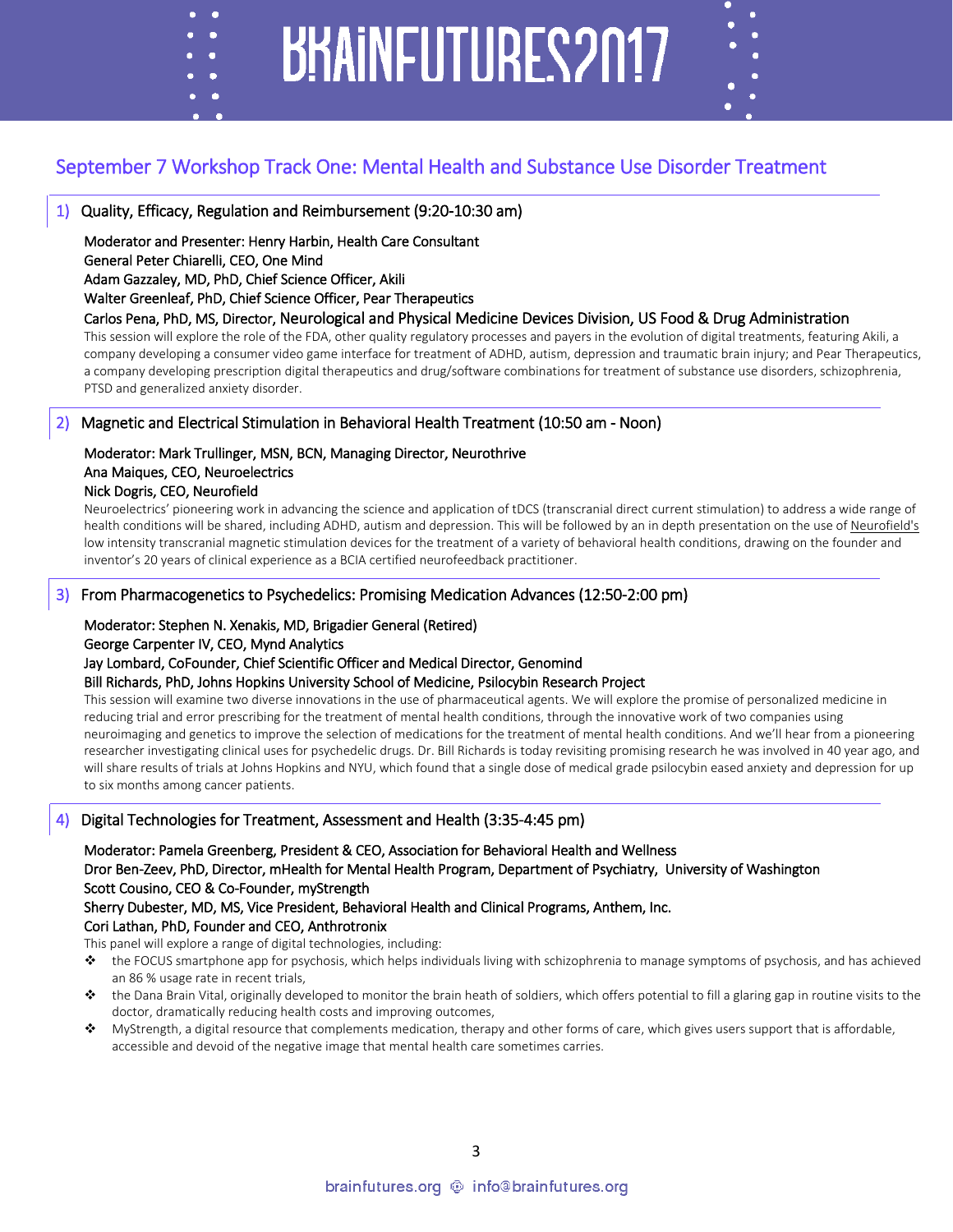### **BHAINFUTURES2017**

#### September 7 Workshop Track Two: Brain Fitness and Healthy Aging

#### 1) The Practical Application of Neuroscience Findings to Maintain Healthy Brains as We Age (9:20-10:30 am)

#### Moderator and Presenter: Thomas R. Insel, MD, Co-Founder and President, Mindstrong Health

#### Sandra Chapman, PhD, Founder and Chief Director, Center for Brain Health, University of Texas at Dallas

#### Michael Merzenich, MD, Chief Scientific Officer, Posit Science and Professor Emeritus, University of California, San Francisco

Led by former NIMH Director Tom Insel, this panel, collectively representing more than 125 years of neuroscience leadership, will offer a glimpse of Dr. Insel's bold plans at Mindstrong Health; present the impressive evidence supporting the work of 2016 Kavil Prize recipient Dr. Michael Merzenich, in reducing depression risk, improving cognition and memory, and delaying the onset of dementia, through his work at Posit Science; and share Dr. Sandra Chapman's groundbreaking work at the Center for Brain Health, and her audacious challenge to translate relevant applications as quickly as possible to measurably improve brain health across the lifespan and globe.

#### 2) Two Approaches to Cognitive Remediation (10:50 am - Noon)

#### Sarah Shizuko Morimoto, PsyD, Associate Professor, Department of Psychiatry, University of Utah Majid Fotuhi, MD, Medical Director, Neurogrow Brain Fitness Center

In response to her research identifying a singular cognitive deficit that predicts non-remission with conventional antidepressants, Dr. Shizuko Morimoto has developed a computerized cognitive remediation for older adults with depression, which targets and changes the underlying neural circuit dysfunction, and effectively treats both cognitive and affective symptoms of the disorder. Dr. Majid Fotuhi is a Harvard and Hopkins trained neurologist who operates the Neurogrow Brain Fitness Center, a pioneering neurology practice that offers a science-based program to boost memory and grow the memory parts of the brain.

#### 3) Holistic and Mindful Aging (12:50-2:00 pm)

c ٠

#### Moderator: James Gimian, Executive Director, The Foundation for a Mindful Society Sarah Lenz Lock, JD, Senior Vice President for Policy, AARP and Executive Director, Global Council on Brain Health Kathy Washa, AARP

#### Joel Kahn, Chief Operating Officer & Chief Medical Officer, eMindful

#### Graeme Moffat, PhD, Vice President of Scientific and Regulatory Affairs, InteraXon

This panel will explore the five pillars of brain health, presenting AARP's approach to holistic brain health through Staying Sharp and the Global Council on Brain Health, followed by a focused look at the use of meditation to build resiliency, reduce stress and improve productive and quality of life, featuring eMindful's online and mobile approach, and InteraXon's Muse, a sensory headband that simplifies meditation and provides real-time feedback to your phone.

#### 4) Social Connection and Brain Health (3:35-4:45 pm)

#### David Nace, MD, Chief Medical Officer, Lantern

#### Michelle Carlson, PhD, Associate Professor of Psychology, Johns Hopkins Bloomberg School of Public Health

Dr. Michelle Carlson's lab integrates functional neuroimaging, mobile technologies and lifestyle approaches to delay and prevent the onset of dementia. She studied the impact of AARP Foundation's Experience Corps, a Baltimore City older adult school volunteer program, and found benefits for youth and positive impact on the brain health of volunteers, who experienced mitigation or reversal of age-related brain atrophy.